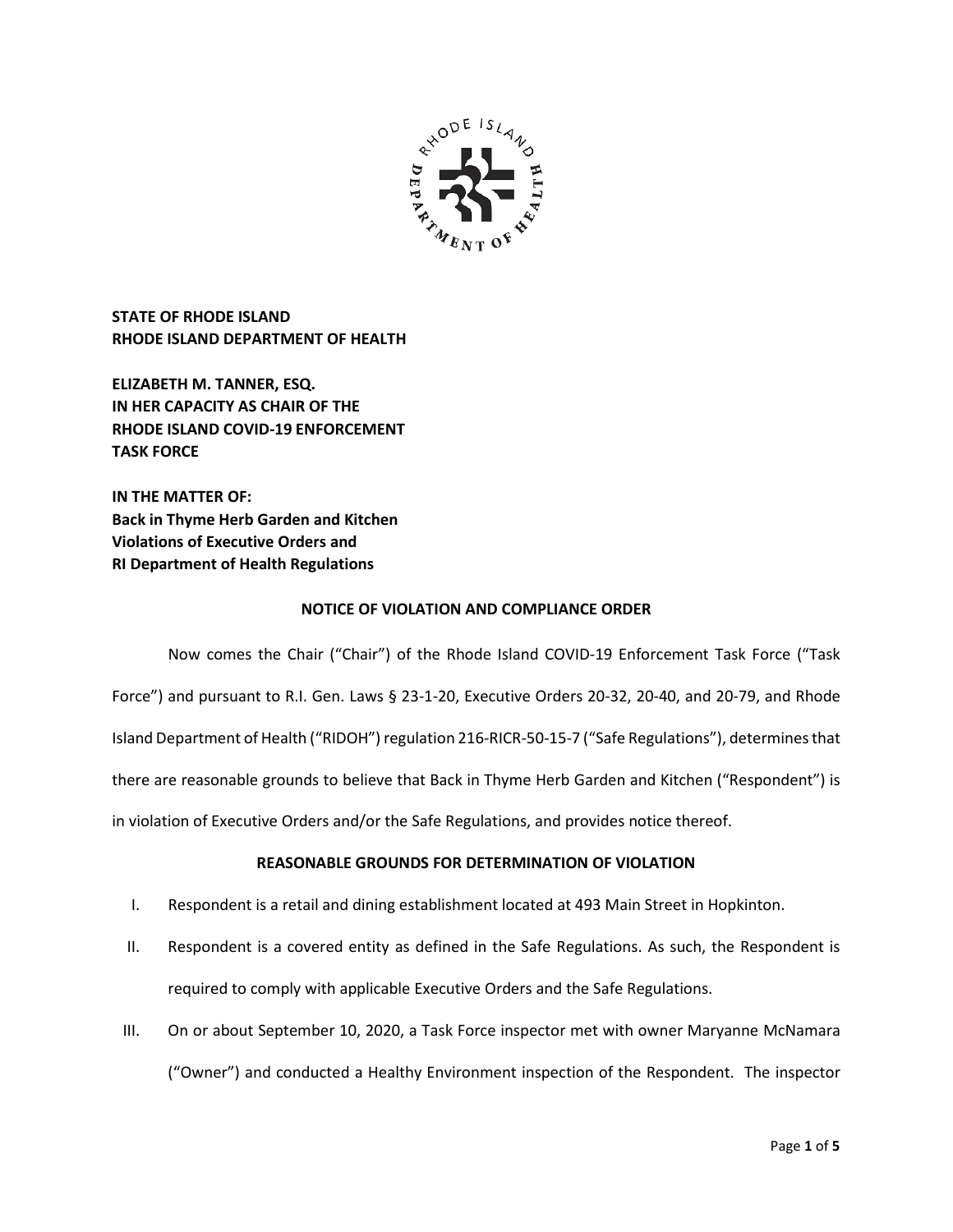performed a checklist inspection based on the Safe Regulations and determined that Respondent scored a 3/11 for overall requirements and a 1/5 for dining requirements. During the inspection, the owner was uncooperative and belligerent toward the inspector. As a result of the Owner's actions, the inspector did not complete the full inspection.

- IV. On or about October 2, 2020, the same Task Force inspector attempted to conduct a reinspection of the Respondent. When the inspector arrived, there was an "Open" flag displayed. The inspector found the door to be locked but could see the Owner inside. He knocked on the door to try to get her attention but was unsuccessful. The inspector conducted a reinspection to the extent that he could and determined that the Respondent this time scored a 4/12 for overall requirements and a 2/5 for dining requirements.
- V. On or about October 15, 2020, a different Task Force inspector met with the Owner and conducted a Healthy Environment inspection of the Respondent. The inspector performed a checklist inspection based on the Safe Regulations and determined that Respondent scored a 6/12 for overall requirements. The dining inspection was not performed because there is no dining on site. Although the Owner was cooperative in the beginning of the inspection, she once again became belligerent as it went on. Ultimately, though, the inspector was able to complete the inspection and note that Respondent had made no attempts to achieve compliance.
- VI. Therefore, as a result of the Respondent's continued failure to comply with applicable Executive Orders and the Safe Regulations, and, in the absence of any other information to rebut the allegations above, RIDOH has drawn the conclusion that the above allegations are true, and the Respondent is not in compliance with applicable Executive Orders and/or the Safe Regulations.

## **ALLEGED VIOLATIONS**

The following alleged violations stem from the October 15, 2020 reinspection.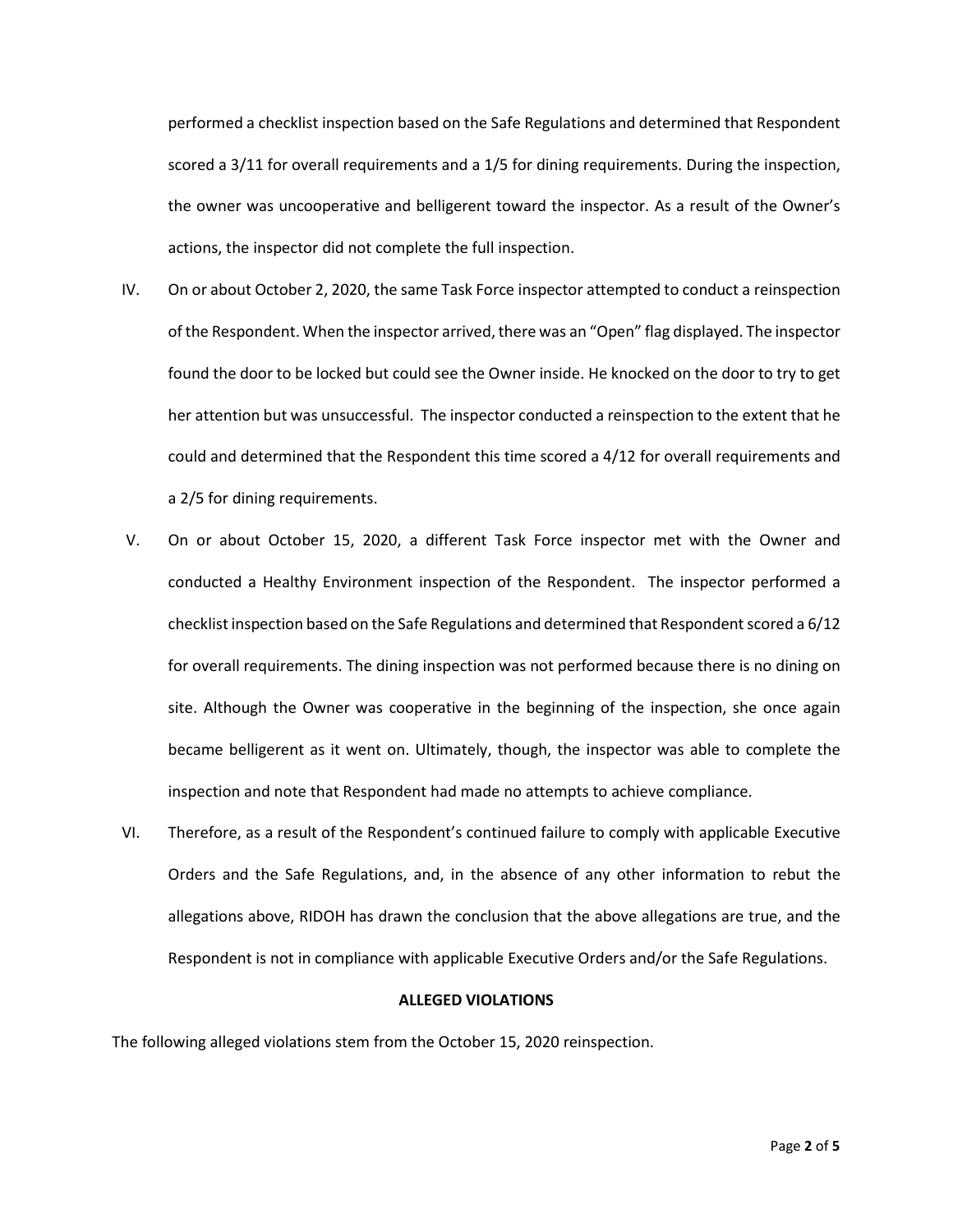- I. Respondent is in violation of Section  $7.4.1(A)(1)(f)$  of the Safe Regulations, which requires the designation of a point of contact who is familiar with the applicable Executive Orders and the Safe Regulations, and who will work with RIDOH on testing, contact tracing, case investigation, isolation and quarantine follow up. Based on the interaction with the Owner, who admitted that she did not know the regulations, the inspector concluded that there was no point of contact who is familiar with the guidance and regulations.
- II. Respondent is in violation of Section 7.4.1(A)(1) of the Safe Regulations, which requires each covered entity to develop, maintain, and ensure compliance with a written plan for the safe operation of the establishment. Upon request, Respondent could not produce a written plan.
- III. Respondent is in violation of Section  $7.4.1(A)(1)(a)$  of the Safe Regulations, which requires establishments to ensure compliance with a plan that includes procedures relative to, among other things, physical distancing at all times, to the extent feasible, and additional measures to be taken in high traffic, communal, or other areas where physical distancing is not feasible. As stated, above, Respondent admitted to not having the required plan and the inspector observed that there were no measures in place to ensure that physical distancing was maintained.
- IV. Respondent is in violation of Section 7.4.1(A)(4) of the Safe Regulations, which requires each covered entity to ensure the placement of posters or signs at entry to its establishments educating any individual at the establishment concerning entry screening, required physical distancing, use of cloth face coverings, and other subjects as provided in guidance issued by RIDOH. The inspector observed that none of the required information was posted at the entry to the establishment and concluded, therefore, that the Respondent failed to ensure the placement of required posters.
- V. Respondent is in violation of Section 7.4.1(A)(2) of the Safe Regulations, which requires each covered entity to implement and ensure compliance with screening of all individuals entering its establishment(s) at any time for any reason. Upon inquiry, the Respondent admitted that it did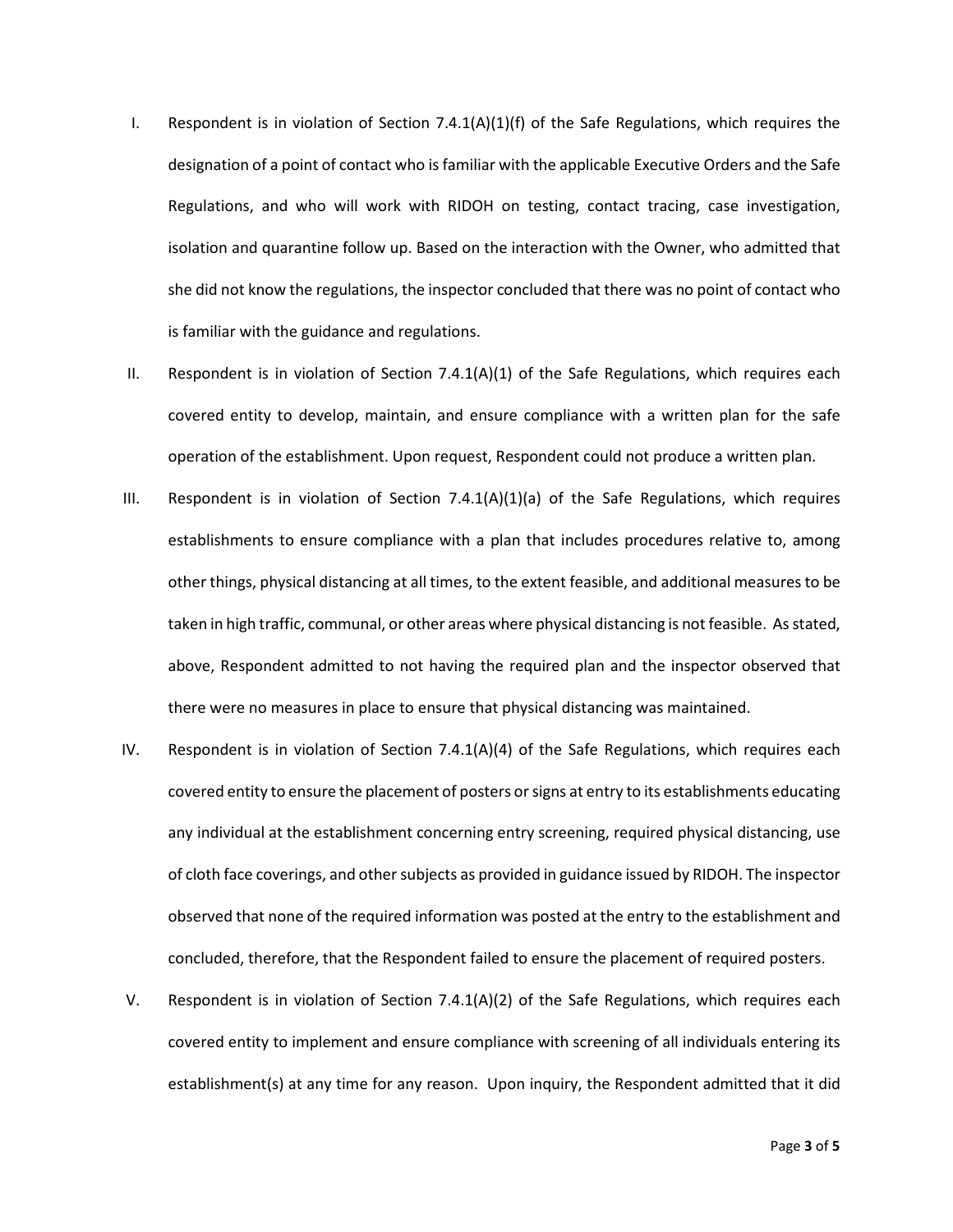not conduct entry screening. The inspector observed several customers enter the store, none of which was screened by the Respondent. In addition, there were no posters visible at or near the entrance concerning entry screening.

VI. Respondent is in violation of Section 7.4.1(A)(8) of the Safe Regulations, which requires all covered entities to maintain an employee work log that identifies the full name, phone number, and the date and time of all shifts worked by each employee. This work log must be maintained for at least thirty (30) days. Upon request, Respondent could not produce an employee work log.

### **ORDER**

It is hereby ORDERED, that on or before the tenth  $(10<sup>th</sup>)$  day from service of this Notice of Violation and Compliance Order, Respondent shall remedy the above cited violations and come into full compliance with applicable Executive Orders and Regulations, by fulfilling the conditions as set forth below:

- I. Respondent shall designate a point of contact who is familiar with applicable Executive Orders and the Safe Regulations, and who will work with RIDOH on testing, contact tracing, case investigation, isolation and quarantine follow up.
- II. Respondent shall develop, maintain, and ensure compliance with a written plan for the safe operation of the establishment.
- III. Respondent shall ensure compliance with its plan for safe operation, required pursuant to Section 7.4.1(A)(1) of the Safe Regulations, including compliance with, among other things, procedures consistent with the Safe Regulations relative to physical distancing at all times, to the extent feasible, and additional measures to be taken in high traffic, communal, or other areas where physical distancing is not feasible.
- IV. Respondent shall ensure the placement of posters or signs at entry to its establishment educating any individual at the establishment concerning entry screening, required physical distancing, use of cloth face coverings, and other subjects as provided in guidance issued by RIDOH.